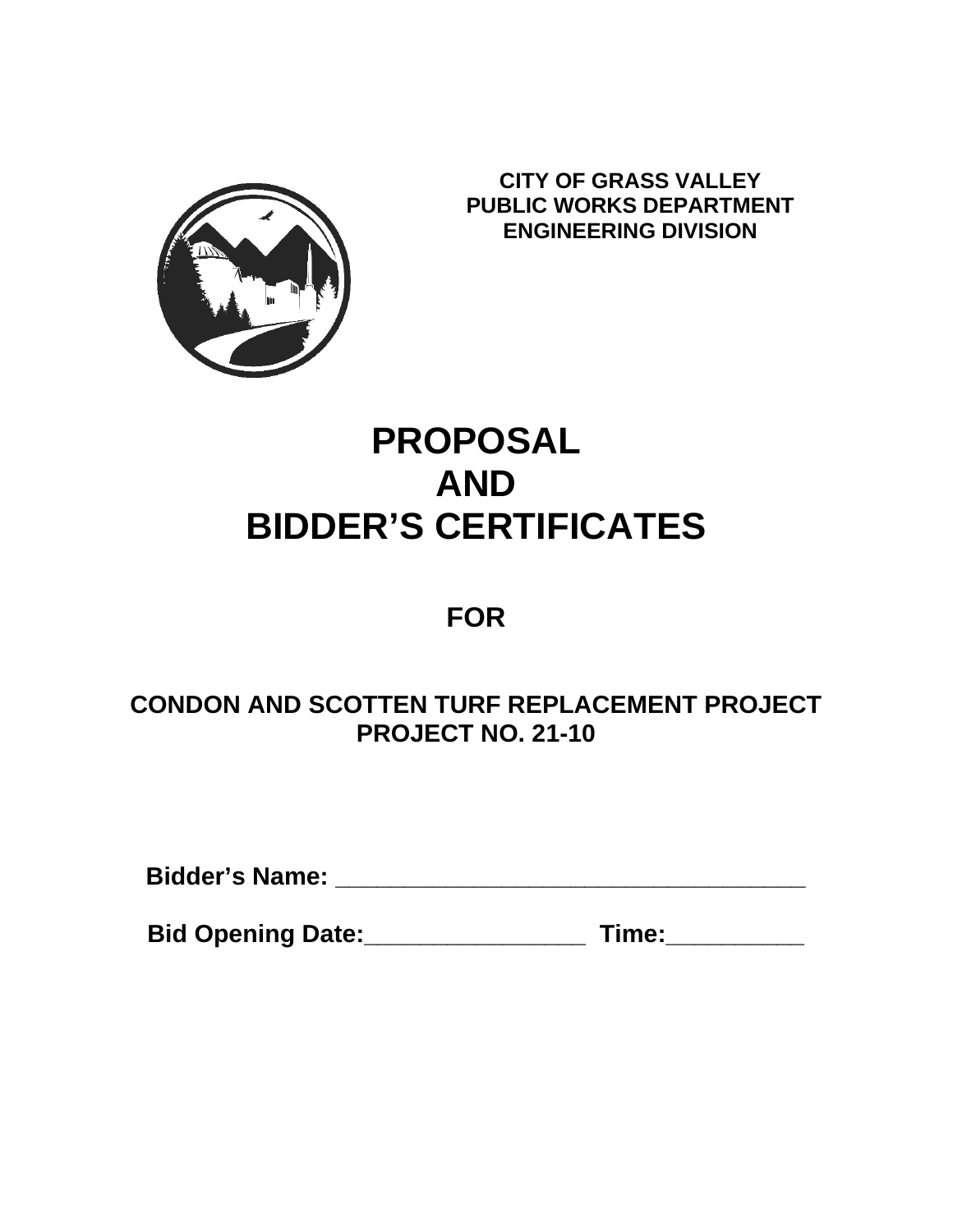## **PROPOSAL**

Proposal to the City of Grass Valley, State of California, in the County of Nevada for the

## **CONDON AND SCOTTEN TURF REPLACEMENT PROJECT PROJECT NO. 21-10**

| <b>NAME OF BIDDER</b>              |                                      |
|------------------------------------|--------------------------------------|
|                                    |                                      |
| BUSINESS STREET ADDRESS __________ | (Required, even if P.O. Box is used) |
|                                    |                                      |
| <b>TELEPHONE NUMBER (</b>          |                                      |
|                                    |                                      |
| <b>CONTRACTOR'S LICENSE NUMBER</b> |                                      |
|                                    |                                      |

The project to be done and referred to herein is in City of Grass Valley, State of California, located at 10821 Squirrel Creek Rd (Scotten School) and 544 Butler St (Condon Park) in Grass Valley CA, and is to be constructed in accordance with the Department of Transportation Standard Plans, dated 2018, the Standard Specifications, dated 2018, the Labor Surcharge and Equipment Rental Rates in effect on the date the work is accomplished, and the General Prevailing Wage Rates.

The project plans and specifications for the work to be done were approved and are entitled:

#### **CITY OF GRASS VALLEY CONDON AND SCOTTEN TURF REPLACEMENT PROJECT PROJECT NO. 21-10**

Bids are to be submitted for the entire work. The amount of the bid for comparison purposes will be the total of all items.

Envelopes containing bids shall be marked -

### **CONDON AND SCOTTEN TURF REPLACEMENT PROJECT PROJECT NO. 21-10**

#### **NOT TO BE OPENED UNTIL 3:30 P.M., APRIL 28, 2022.**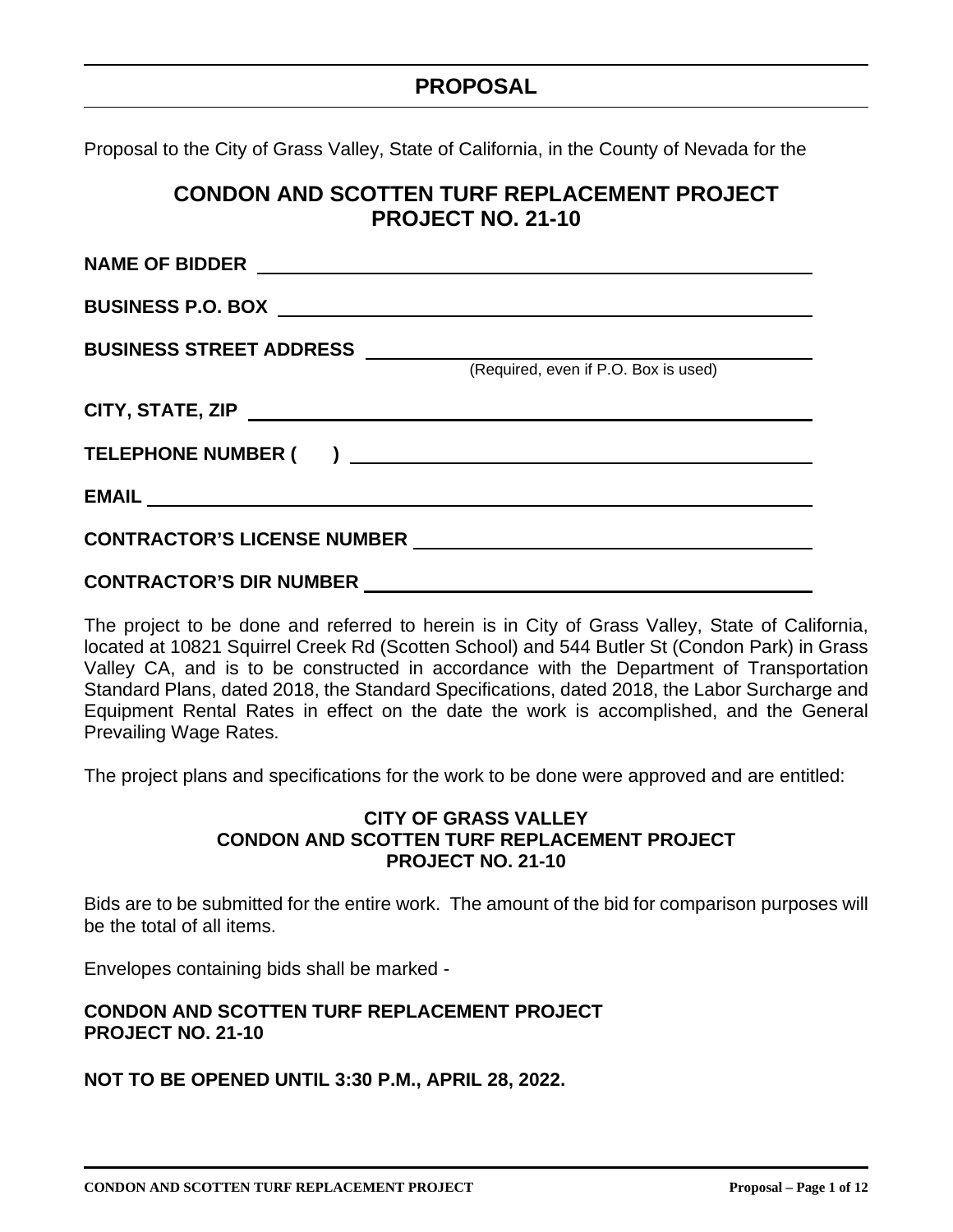The bidder shall set forth for each unit basis item of work an item price and a total for the item, and for each lump sum item a total for the item, all in clearly legible figures in the respective spaces provided for this purpose. In the case of unit basis items, the amount set forth under the "Item Total" column shall be the extension of the item price bid on the basis of the estimated quantity for the item.

In case of discrepancy between the item price and the total set forth for a unit basis item, the item price shall prevail, provided, however, if the amount set forth as an item price is ambiguous, unintelligible or uncertain for any cause, or is omitted, or is the same amount as the entry in the "Total" column, then the amount set forth in the "Total" column for the item shall prevail and shall be divided by the estimated quantity for the item and the price thus obtained shall be the item price.

If this proposal shall be accepted and the undersigned shall fail to enter into the Contract and furnish the two bonds in the sums required by the State Contract Act, with surety satisfactory to the City of Grass Valley, within 8 days, not including Sundays and legal holidays, after the bidder has received notice from the City of Grass Valley that the Contract has been awarded, the City of Grass Valley may, at its option, determine that the bidder has abandoned the Contract, and thereupon this proposal and the acceptance thereof shall be null and void and the forfeiture of such security accompanying this proposal shall operate and same shall be the property of the City of Grass Valley.

The undersigned, as bidder, declares that the only persons or parties interested in this proposal as principals are those named herein; that this proposal is made without collusion with any other person, firm, or corporation; that he has carefully examined the location of the proposed work, the annexed proposed form of contract, and the plans therein referred to; and he proposes, and agrees if this proposal is accepted, that he will contract with the City of Grass Valley in the form of the copy of the contract annexed hereto, to provide all necessary machinery, tools, apparatus and other means of construction, and to do all the work and furnish all the materials specified in the contract, in the manner and time therein prescribed, and according to the requirements of the Engineer as therein set forth, and that he will take in full payment therefor the following prices, to wit: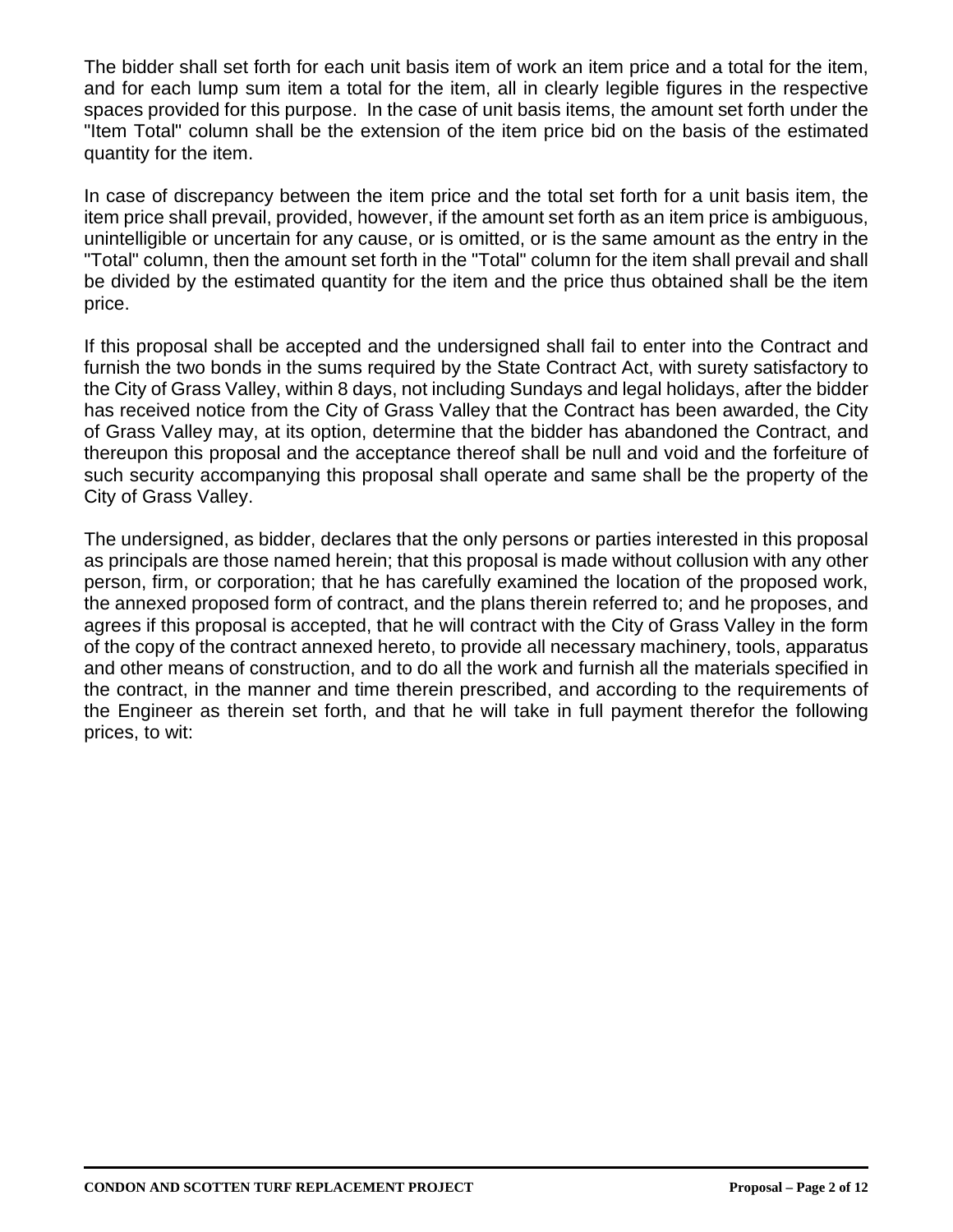## **BID ITEMS CONDON AND SCOTTEN TURF REPLACEMENT PROJECT PROJECT NO. 21-10**

| <b>ITEM</b><br><b>NO</b> | <b>ITEM</b>                                           | <b>UNIT</b><br><b>OF</b><br><b>MEAS</b> | <b>EST</b><br><b>QTY</b> | <b>UNIT PRICE</b> | <b>ITEM TOTAL</b> |
|--------------------------|-------------------------------------------------------|-----------------------------------------|--------------------------|-------------------|-------------------|
| 1                        | Mobilization                                          | <b>LS</b>                               | $\mathbf{1}$             |                   |                   |
| 2                        | <b>Traffic Control System</b>                         | <b>LS</b>                               | $\mathbf{1}$             |                   |                   |
| 3                        | Clearing, Grubbing and Removal                        | LS                                      | 1                        |                   |                   |
| 4                        | <b>Abandon Existing Water Supply</b>                  | EA                                      | $\overline{2}$           |                   |                   |
| 5                        | Earthwork                                             | <b>LS</b>                               | $\mathbf{1}$             |                   |                   |
| 6                        | <b>Rock Dissipator</b>                                | <b>TN</b>                               | 20                       |                   |                   |
| $\overline{7}$           | Drainage Pipe (8" PVC Perforated)                     | LF                                      | 2450                     |                   |                   |
| 8                        | Drainage Pipe (12" HDPE Solid)                        | LF                                      | 330                      |                   |                   |
| 9                        | Drainage Pipe (HDPE Flat Drain,<br>Perforated)        | LF                                      | 3200                     |                   |                   |
| 10                       | Sewer Pipe (4" PVC)                                   | LF                                      | 75                       |                   |                   |
| 11                       | Sewer Cleanout and Backflow Preventer                 | EA                                      | $\mathbf{1}$             |                   |                   |
| 12                       | Sewer Service Wye                                     | EA                                      | $\mathbf{1}$             |                   |                   |
| 13                       | Water Pipe (1" Poly)                                  | LF                                      | 200                      |                   |                   |
| 14                       | Water Pipe (4" PVC)                                   | LF                                      | 175                      |                   |                   |
| 15                       | Gate Valve and Box (4")                               | EA                                      | 1                        |                   |                   |
| 16                       | Water Main Tap and Saddle (1")                        | EA                                      | $\mathbf{1}$             |                   |                   |
| 17                       | <b>Irrigation Quick Connect</b>                       | EA                                      | $\overline{2}$           |                   |                   |
| 18                       | Aggregate Base                                        | <b>CY</b>                               | 900                      |                   |                   |
| 19                       | Minor Concrete (6" Edge Curb)                         | LF                                      | 2000                     |                   |                   |
| 20                       | Minor Concrete (9" Edge Curb)                         | LF                                      | 700                      |                   |                   |
| 21                       | Minor Concrete (6" Thickened Curb)                    | LF                                      | 420                      |                   |                   |
| 22                       | Minor Concrete (Sidewalk, Curb Ramp,<br>Parking Slab) | <b>SF</b>                               | 3800                     |                   |                   |
| 23                       | Detectable Warning Surface                            | EA                                      | $\mathbf 1$              |                   |                   |
| 24                       | Permeable Field Aggregate (4" Depth)                  | SY                                      | 22000                    |                   |                   |
| 25                       | Artificial Turf Surfacing System (Scotten)            | <b>LS</b>                               | $\mathbf 1$              |                   |                   |
| 26                       | Artificial Turf Surfacing System (Condon)             | <b>LS</b>                               | 1                        |                   |                   |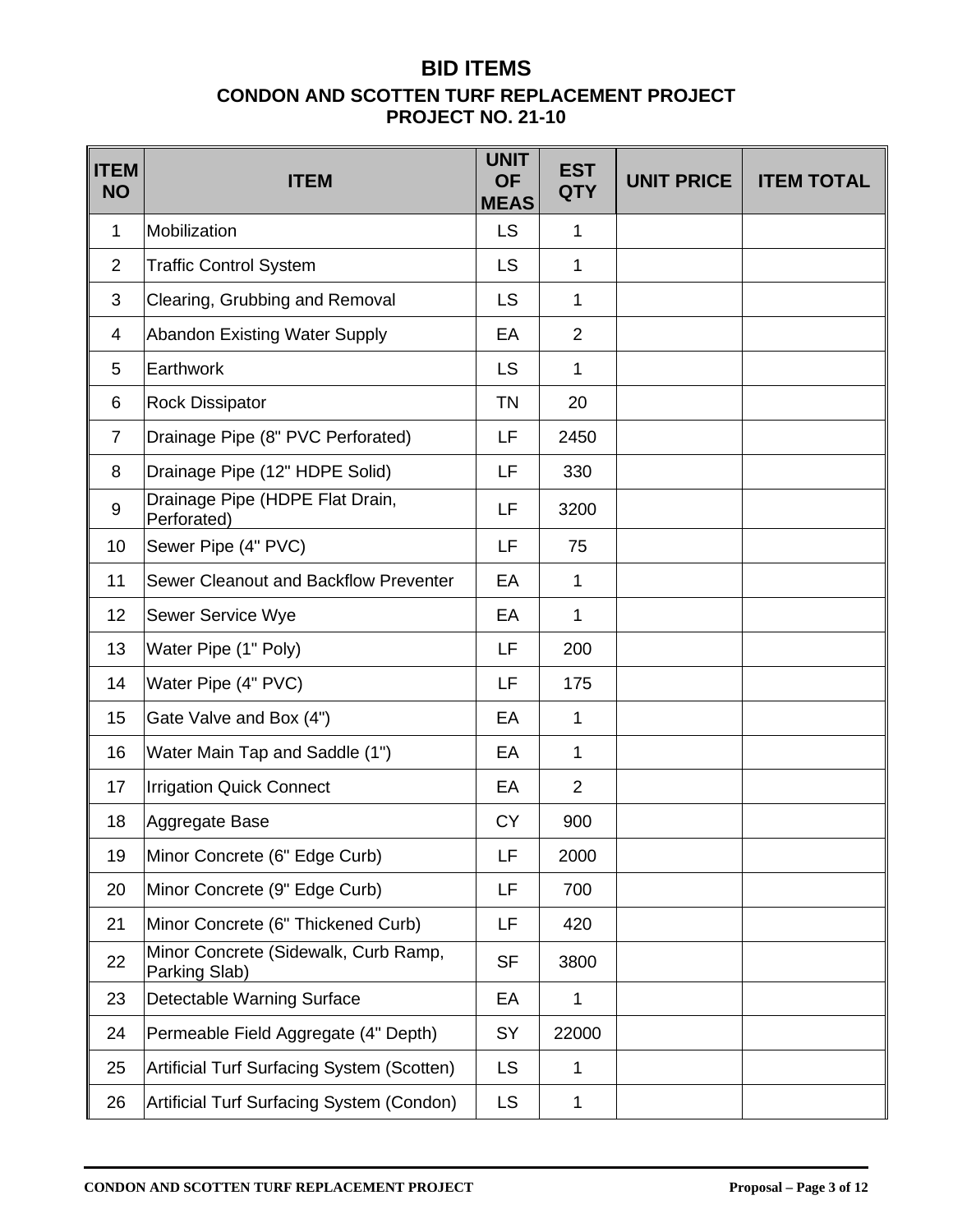| 27 | Hot Mix Asphalt (3" Depth)          | <b>SY</b> | 150 |  |
|----|-------------------------------------|-----------|-----|--|
| 28 | <b>Decomposed Granite</b>           | <b>TN</b> | 50  |  |
| 29 | <b>Fiber Roll</b>                   | LF        | 200 |  |
| 30 | Chain Link Fence (4' Perimeter)     | LF        | 650 |  |
| 31 | Chain Link Fence (12' Freestanding) | LF        | 100 |  |
| 32 | Chain Link Gate (4' Wide)           | EA        | 6   |  |
| 33 | Chain Link Gate (6' Wide)           | EA        | 2   |  |
| 34 | Chain Link Gate (12' Wide)          | EA        | 1   |  |
| 35 | <b>Barrier Net System</b>           | LF        | 60  |  |
| 36 | <b>Barrier Gate</b>                 | <b>LS</b> | 1   |  |
| 37 | <b>Restroom Building</b>            | <b>LS</b> | 1   |  |
| 38 | Roadside Sign                       | EA        | 3   |  |
| 39 | <b>Painted Pavement Markings</b>    | <b>LS</b> | 1   |  |

## **TOTAL COST: \$\_\_\_\_\_\_\_\_\_\_\_\_\_\_\_**

The foregoing quantities are approximate only, being given as a basis for comparison of bids, and the Engineering Department does not express or by implication agree that the actual amount of work will correspond therewith, but reserves the right to increase or decrease the amount of any class or portion of the work, or to omit portions of the work, as may be deemed necessary, or advisable by the Engineer.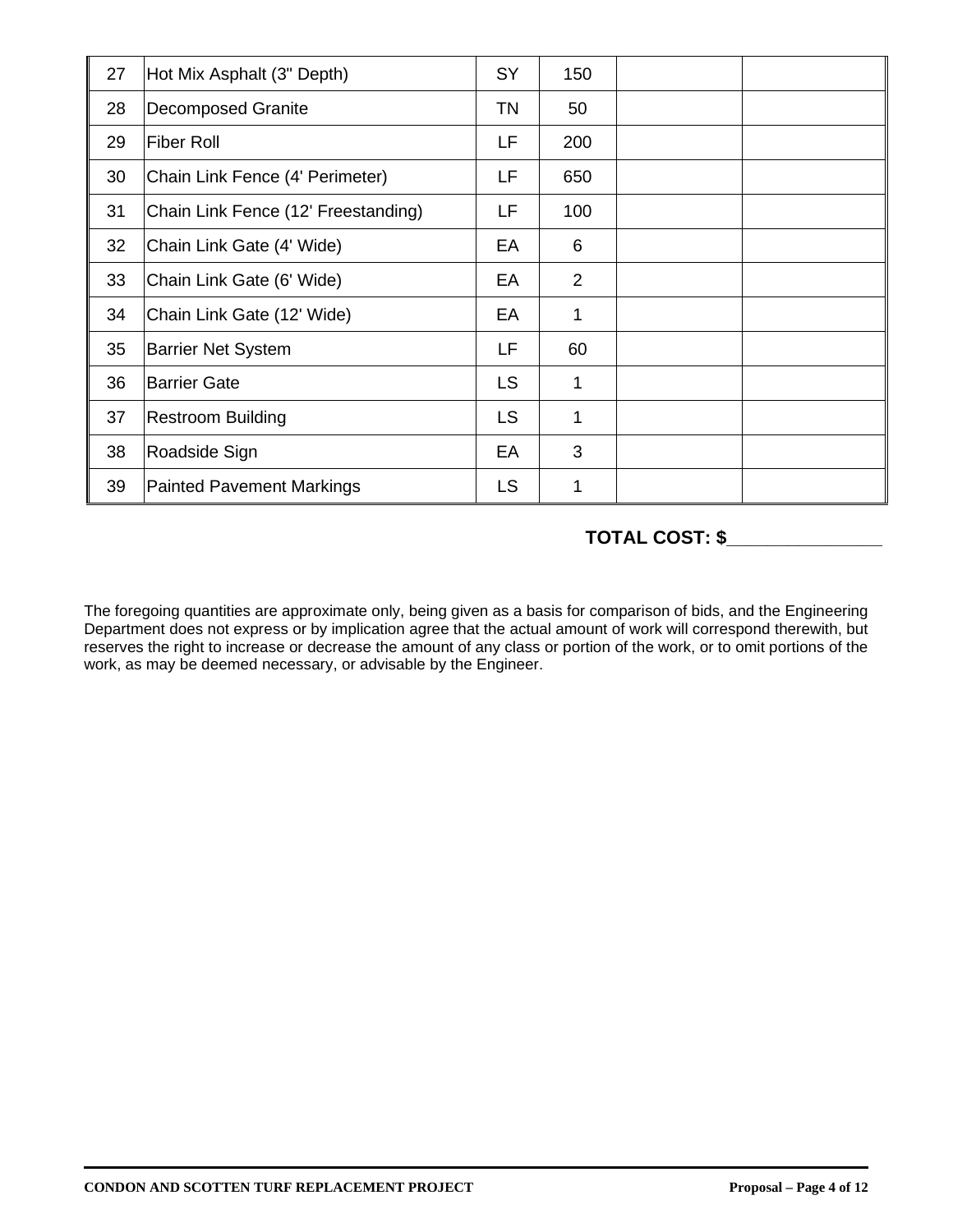## **LIST OF SUBCONTRACTORS**

The Bidder shall list the name, address, email and contractor's license classification and number of each Subcontractor required to be listed by "Subcontractor List" of the Standard Specifications, and the Special Provisions, and designate the portion and percentage of the work to be performed by the Subcontractor, to whom the bidder proposes to subcontract portions of the work. *The California contractor license classification and number shall be included for all subcontractors doing work in excess of one half of one percent of the total Project bid price, or ten thousand dollars (\$10,000.00), whichever is greater.*

| <b>Subcontractor Name,</b><br><b>Address &amp; Email</b> | License<br>Number, DIR<br><b>Number</b> | <b>Description of Portion of</b><br><b>Work Subcontracted/</b><br><b>Bid Item(s)</b> | <b>Dollar</b><br><b>Amount of</b><br><b>Work</b> |
|----------------------------------------------------------|-----------------------------------------|--------------------------------------------------------------------------------------|--------------------------------------------------|
|                                                          |                                         |                                                                                      |                                                  |
|                                                          |                                         |                                                                                      |                                                  |
|                                                          |                                         |                                                                                      |                                                  |
|                                                          |                                         |                                                                                      |                                                  |
|                                                          |                                         |                                                                                      |                                                  |
|                                                          |                                         |                                                                                      |                                                  |
|                                                          |                                         |                                                                                      |                                                  |
|                                                          |                                         |                                                                                      |                                                  |
|                                                          |                                         |                                                                                      |                                                  |
|                                                          |                                         |                                                                                      |                                                  |
|                                                          |                                         |                                                                                      |                                                  |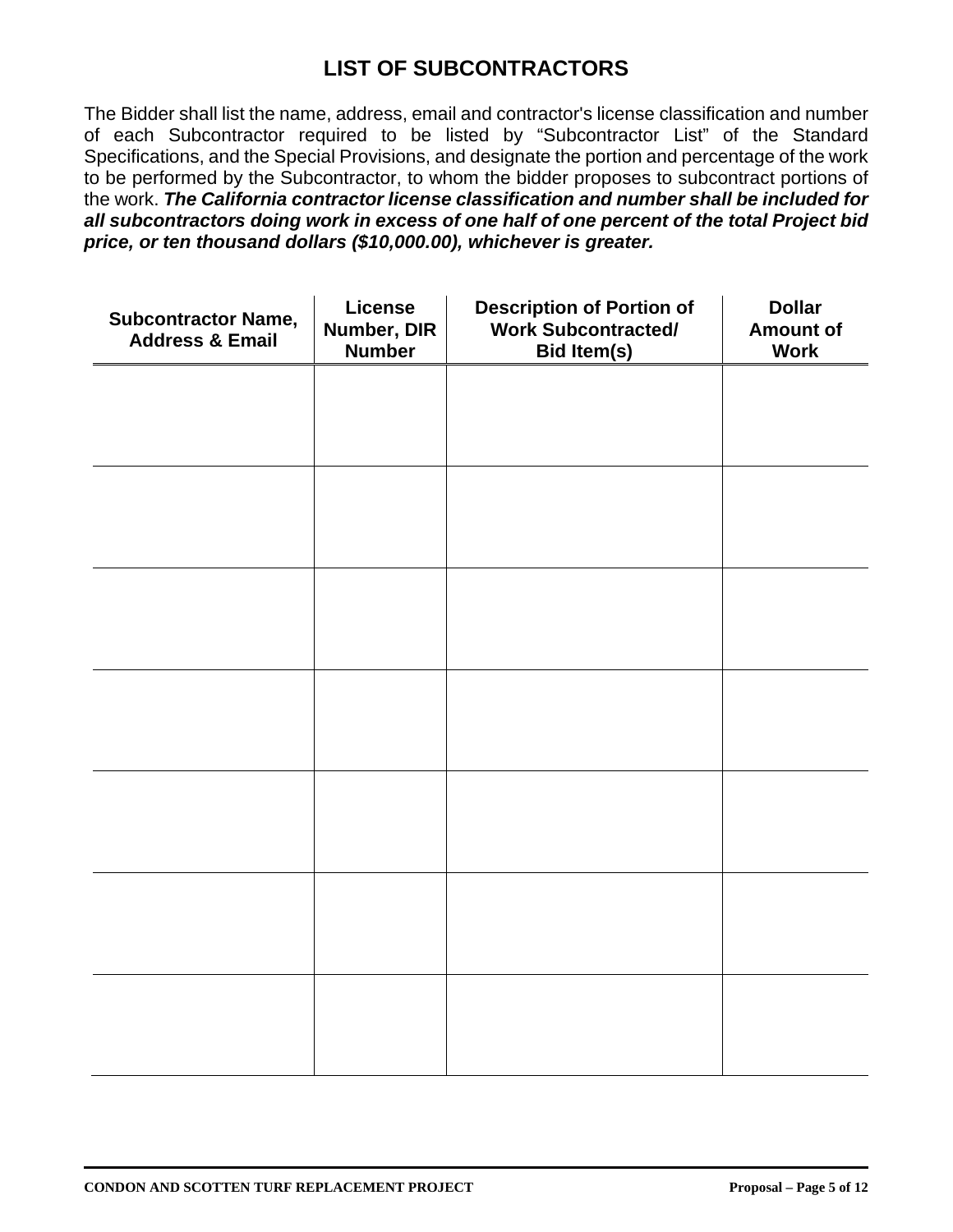## **LIST OF PROPOSED SUBSTITUTIONS**

Pursuant to Public Contract Code Section 3400, the following substitutions are proposed as "Equals" for those set forth in the Contract. All data substantiating the proposed substitutions shall be submitted to the City upon request.

| <b>Be Substituted</b> | <b>Contract</b> | <b>Name of Product</b> | <b>Name and Manufacturer</b> | <b>Model/Quantity of</b> |
|-----------------------|-----------------|------------------------|------------------------------|--------------------------|
| Out                   | <b>Section</b>  | to be Substituted      | of Proposed Product To       | <b>Proposed Product</b>  |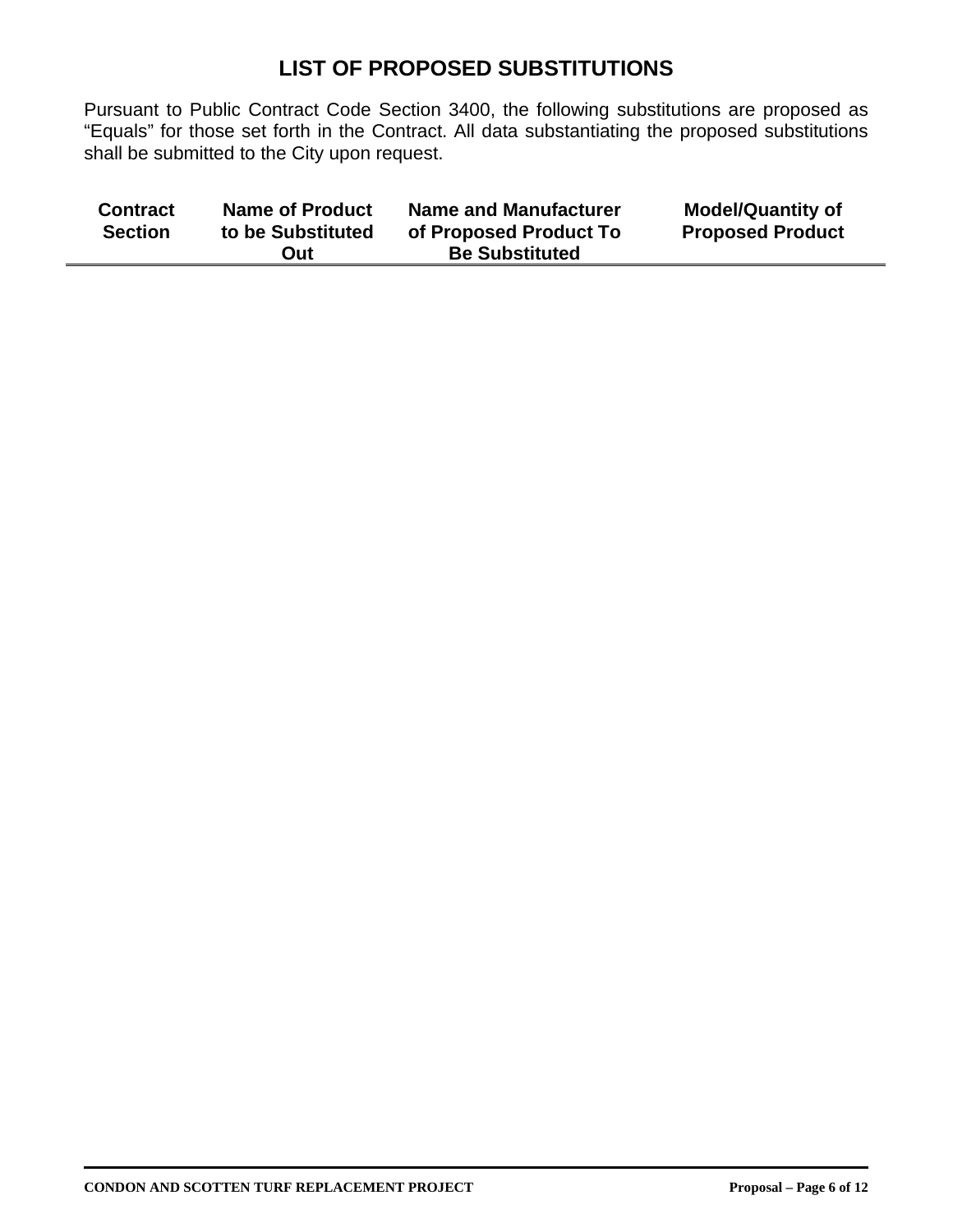## **EQUAL EMPLOYMENT OPPORTUNITY CERTIFICATION**

The bidder hereby declares under penalty of perjury that the bidder has \_\_\_, has not \_\_\_, participated in a previous contract or subcontract subject to the equal opportunity clauses, as required by Executive Orders 10925, 11114, or 11246, and that, where required, he has filed with the Joint Reporting Committee, the Director of the Office of Federal Contract Compliance, a Federal Government contracting or administering agency, or the former President's Committee on Equal Employment Opportunity, all reports due under the applicable filling requirements.

Additionally, the bidder hereby declares that all proposed subcontractors listed on the bidder's completed List of Subcontractors as performing work under this contract, have stated in their bid to the prime contractor or in writing at the outset of negotiations, whether the proposed subcontractor has participated in a previous contract or subcontract subject to the equal opportunity clauses, as required by Executive Orders 10925, 11114, or 11246, and that, where required, he has filed with the Joint Reporting Committee, the Director of the Office of Federal Contract Compliance, a Federal Government contracting or administering agency, or the former President's Committee on Equal Employment Opportunity, all reports due under the applicable filling requirements.

**Note:** The above certification is required by the Equal Employment Opportunity Regulations of the Secretary of Labor (41 CFR 60-1.7(b) (1)), and must be submitted by bidders and proposed subcontractors only in connection with contracts and subcontracts which are subject to the equal opportunity clause. Contracts and subcontracts which are exempt from the equal opportunity clause are set forth in 41 CFR 60-1.5. (Generally only contracts or subcontracts of \$10,000 or under are exempt.)

Currently, Standard Form 100 (EEO-1) is the only report required by the Executive Orders or their implementing regulations.

Proposed prime contractors and subcontractors who have participated in a previous contract or subcontract subject to the Executive Orders and have not filed the required reports should note that 41 CFR 60-1.7(b) (1) prevents the award of contracts and subcontracts unless such contractor submits a report covering the delinquent period or such other period specified by the Federal Highway Administration or by the Director, Office of Federal Contract Compliance, U.S. Department of Labor.

*The bidder must place a checkmark after "has" or "has not" in one of the blank spaces provided. The above Certifications are part of this Proposal. Signing this Proposal on the signature portion thereof shall also constitute an endorsement and execution of these certifications. Bidders are cautioned that making a false certification may subject the certifier to criminal prosecution.*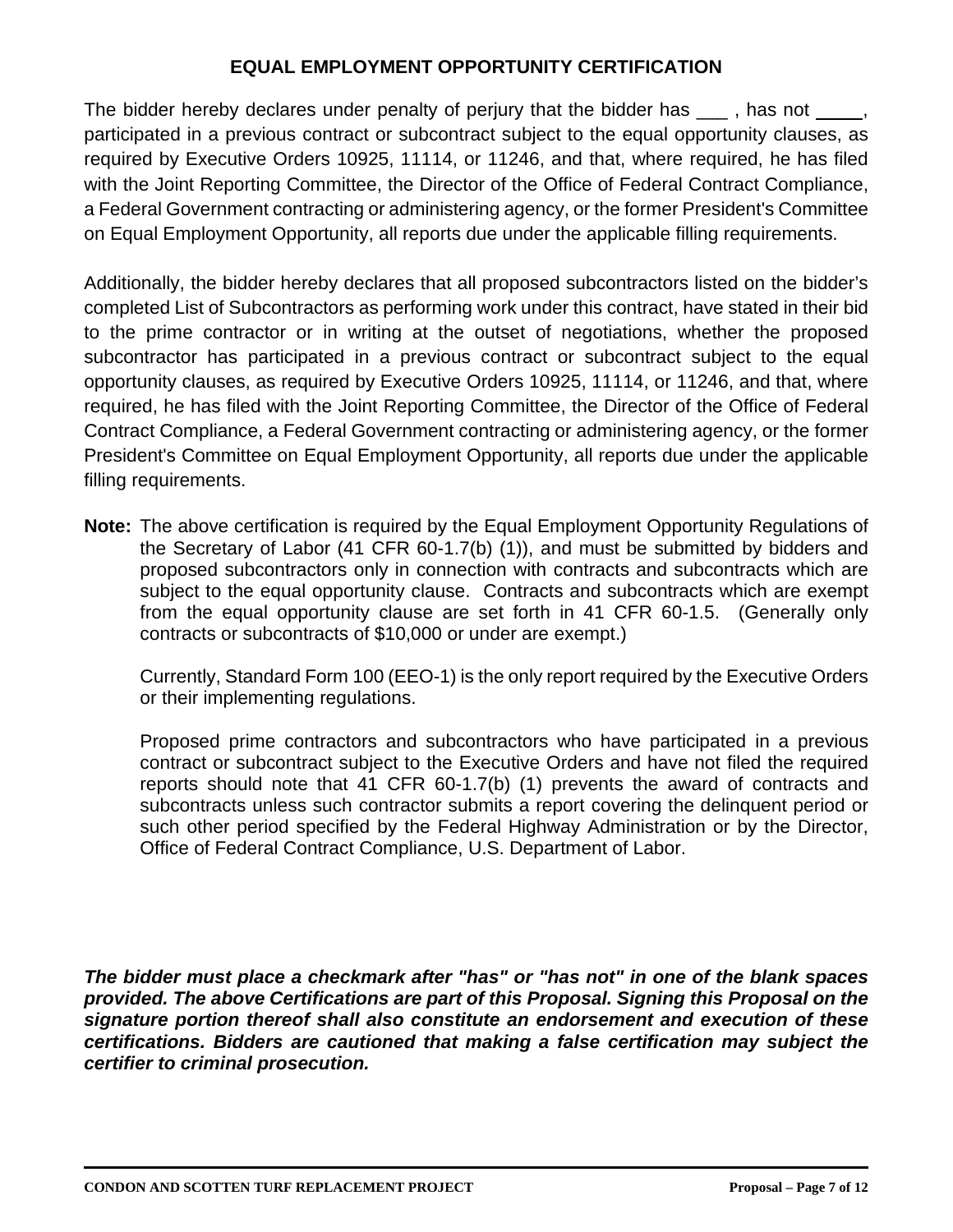## **PUBLIC CONTRACT CODE SECTION 10285.1 STATEMENT**

In accordance with Public Contract Code Section 10285.1 (Chapter 376, Stats. 1985), the bidder hereby declares under penalty of perjury under the laws of the State of California that the bidder has \_\_\_\_\_\_\_, has not \_\_\_\_\_\_, been convicted within the preceding three years of any offenses referred to in that section, including any charge of fraud, bribery, collusion, conspiracy, or any other act in violation of any state or Federal antitrust law in connection with the bidding upon, award of, or performance of, any public works Contract, as defined in Public Contract Code Section 1101, with any public entity, as defined in Public Contract Code Section 1100, including the Regents of the University of California or the Trustees of the California State University of California or the Trustees of the California State University. The term "bidder" is understood to include any partner, member, officer, director, responsible managing officer, or responsible managing employee thereof, as referred to in Section 10285.1.

### **PUBLIC CONTRACT CODE SECTION 10162 QUESTIONNAIRE**

In accordance with Public Contract Code Section 10162, the Bidder shall complete, under penalty of perjury, the following questionnaire:

Has the bidder, any officer of the bidder, or any employee of the bidder who has a proprietary interest in the bidder, ever been disqualified, removed, or otherwise prevented from bidding on, or completing a Federal, State, or local government project because of a violation of law or a safety regulation?

Yes \_\_\_\_\_\_\_\_\_\_\_ No \_\_\_\_\_\_\_\_\_\_\_

If the answer is yes, explain the circumstances in the following space.

## **PUBLIC CONTRACT SECTION 10232 STATEMENT**

In accordance with Public Contract Code Section 10232, the Contractor, hereby states under penalty of perjury, that no more than one final unappealable finding of contempt of court by a federal court has been issued against the Contractor within the immediately preceding two year period because of the Contractor's failure to comply with an order of a federal court which orders the Contractor to comply with an order of the National Labor Relations Board.

*The bidder must place a checkmark after "has" or "has not" and "yes" or "no" in one of the blank spaces provided. The above Statements and Questionnaire are part of the Proposal. Signing this Proposal on the signature portion thereof shall also constitute signature of these Statements. Bidders are cautioned that making a false certification may subject the certifier to criminal prosecution.*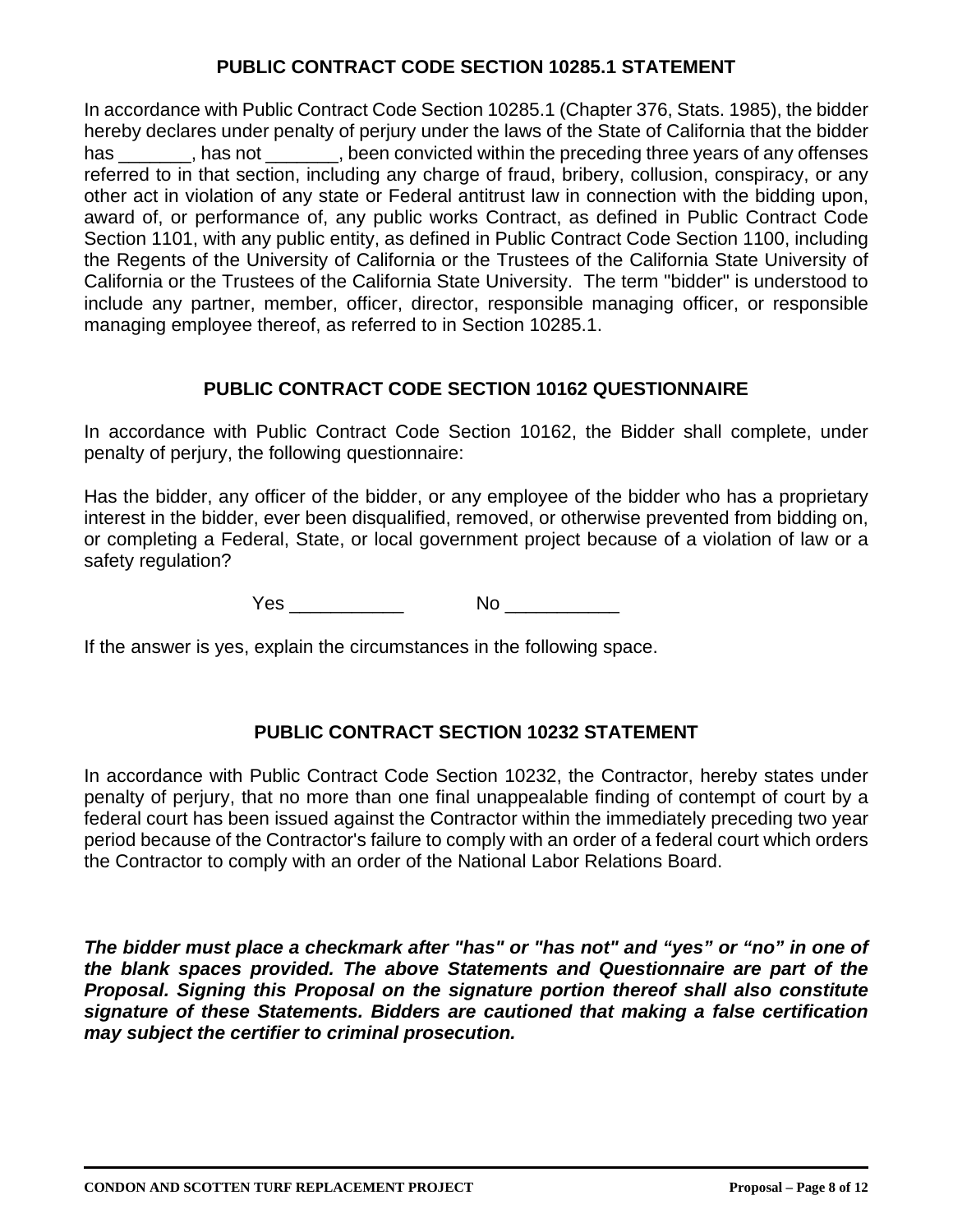## **NON-COLLUSION AFFIDAVIT**

(Title 23 United States Code Section 112 and Public Contract Code Section 7106)

In conformance with Title 23 United States Code Section 112 and Public Contract Code 7106 the bidder declares that the bid is not made in the interest of, or on behalf of, any undisclosed person, partnership, company, association, organization, or corporation; that the bid is genuine and not collusive or sham; that the bidder has not directly or indirectly induced or solicited any other bidder to put in a false or sham bid, and has not directly or indirectly colluded, conspired, connived, or agreed with any bidder or anyone else to put in a sham bid, or that anyone shall refrain from bidding; that the bidder has not in any manner, directly or indirectly, sought by agreement, communication, or conference with anyone to fix the bid price of the bidder or any other bidder, or to fix any overhead, profit, or cost element of the bid price, or of that of any other bidder, or to secure any advantage against the public body awarding the contract of anyone interested in the proposed contract; that all statements contained in the bid are true; and, further, that the bidder has not, directly or indirectly, submitted his or her bid price or any breakdown thereof, or the contents thereof, or divulged information or data relative thereto, or paid, and will not pay, any fee to any corporation, partnership, company association, organization, bid depository, or to any member or agent thereof to effectuate a collusive or sham bid.

*The above Non-collusion Affidavit is part of the Proposal. Signing this Proposal on the signature portion thereof shall also constitute signature of this Noncollusion Affidavit. Bidders are cautioned that making a false certification may subject the certifier to criminal prosecution.*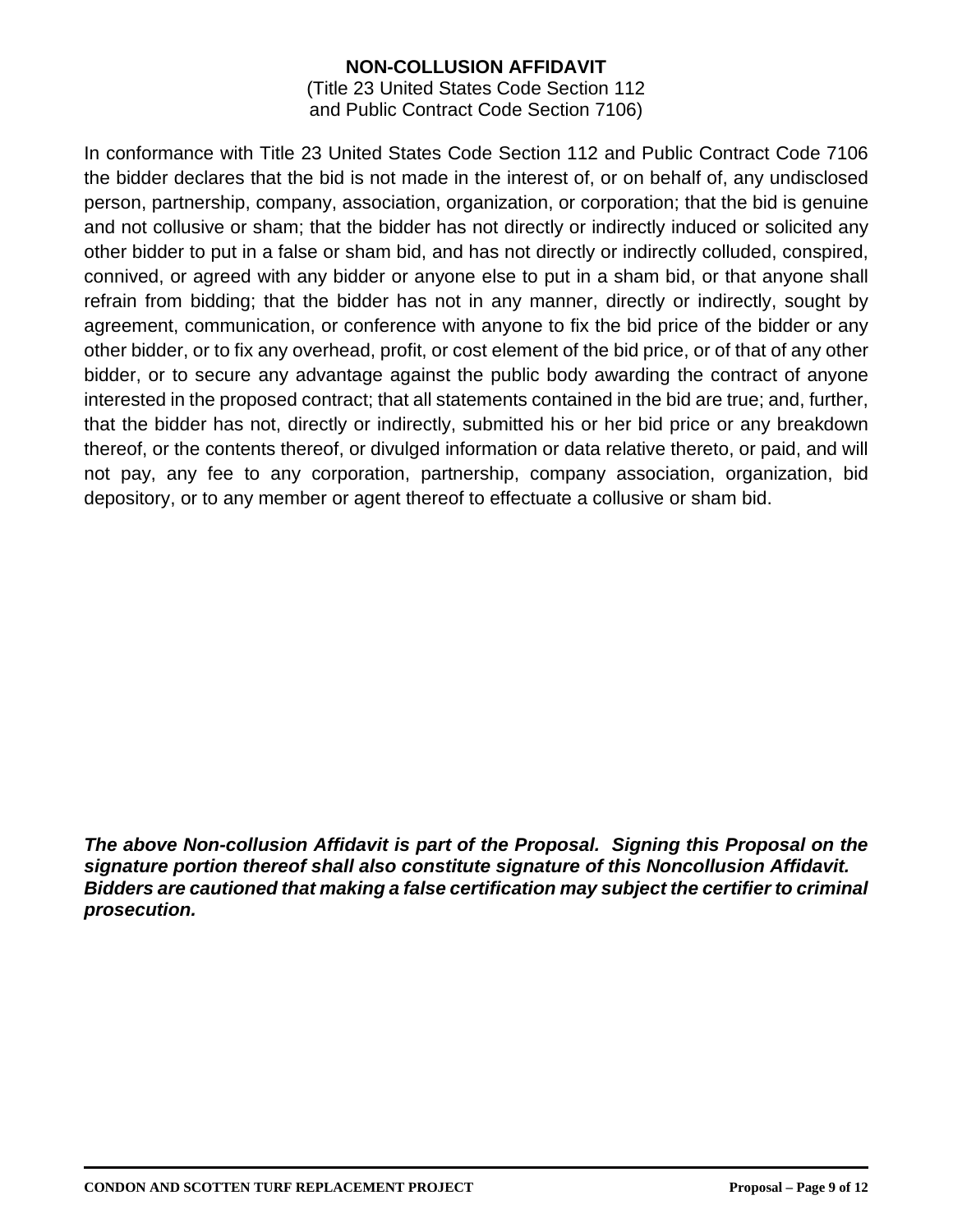## **DEBARMENT AND SUSPENSION CERTIFICATION**

(Title 49, Code of Federal Regulations, Part 29)

The bidder, under penalty of perjury, certifies that, except as noted below, he/she or any other person associated therewith in the capacity of owner, partner, director, officer, manager:

- is not currently under suspension, debarment, voluntary exclusion, or determination of ineligibility by any Federal agency;
- has not been suspended, debarred, voluntarily excluded or determined ineligible by any Federal agency within the past 3 years;
- does not have a proposed debarment pending; and
- has not been indicted, convicted, or had a civil judgment rendered against it by a court of competent jurisdiction in any matter involving fraud or official misconduct within the past 3 years.

If there are any exceptions to this certification, insert the exceptions in the following space.

Exceptions will not necessarily result in denial of award, but will be considered in determining bidder responsibility. For any exception noted above, indicate below to whom it applies, initiating agency, and dates of action.

*The above Certification is part of the Proposal. Signing this Proposal on the signature portion thereof shall also constitute signature of this Certification. Bidders are cautioned that making a false certification may subject the certifier to criminal prosecution.*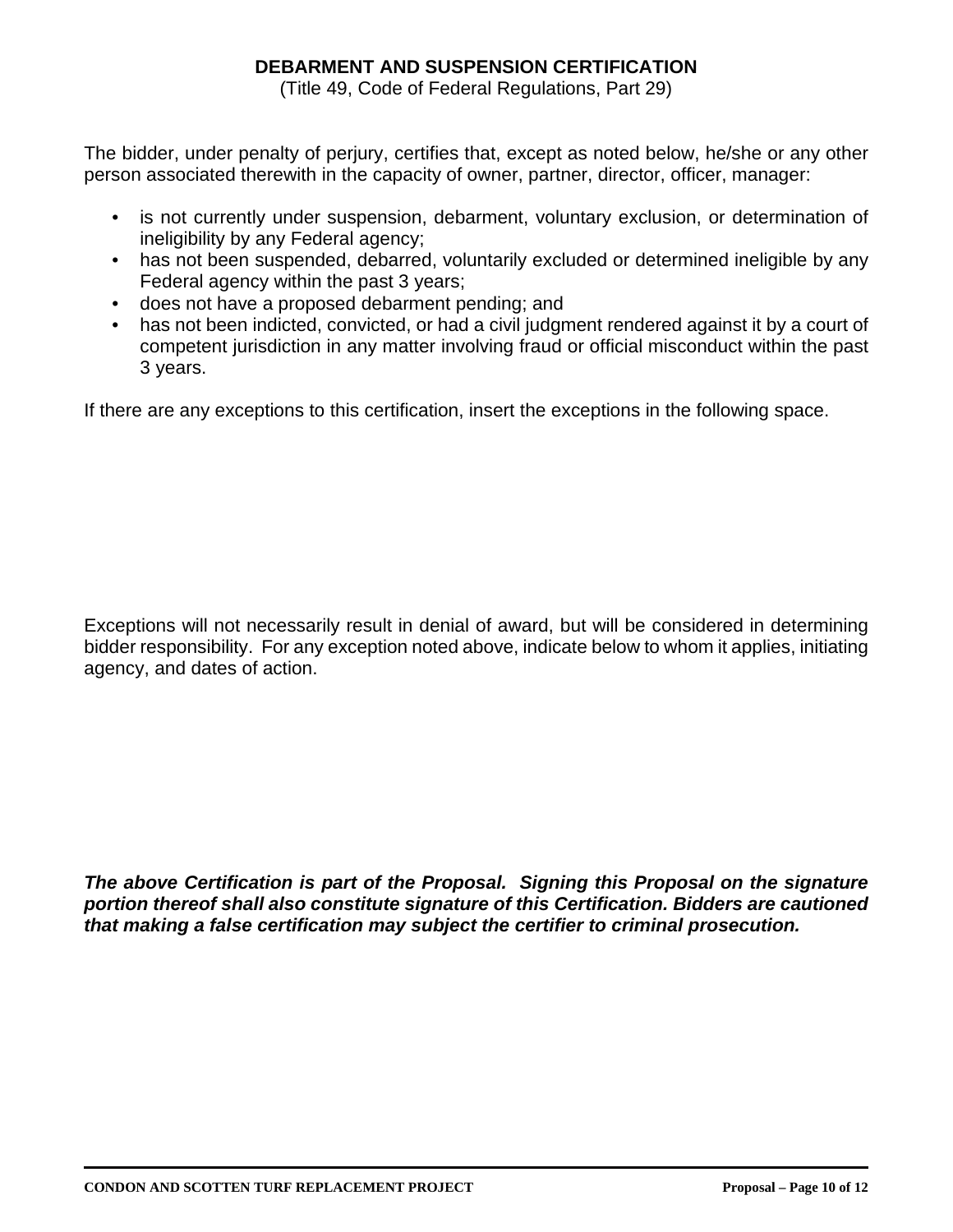Accompanying this proposal is

*(Insert the words "Cash(\$\_\_\_\_\_\_\_\_\_)", Cashier's Check", "Certified Check", or "Bidder's Bond", as the case may be)*

in an amount equal to at least ten percent of the total of the bid.

The names of all persons interested in the foregoing proposal as principals are as follows:

*IMPORTANT NOTICE: If bidder or other interested person is a corporation, state legal name of corporation, also names of the president, secretary, treasurer, and manager thereof; if a copartnership, state true name of firm, also names of all individual copartners composing firm; if bidder or other interested person is an individual, state first and last names in full.*

Licensed in conformance with an act providing for the registration of Contractors,

License No. \_\_\_\_\_\_\_\_\_\_\_\_\_\_\_\_\_\_\_ Classification(s) \_\_\_\_\_\_\_\_\_\_\_\_\_\_\_\_\_\_\_\_

**ADDENDA -** This Proposal is submitted with respect to the changes to the Contract included in addenda number/s \_\_\_\_\_\_\_\_\_\_\_\_\_\_\_\_\_\_\_\_\_\_\_\_\_\_\_\_\_\_\_\_\_\_\_\_\_\_\_\_\_\_\_\_\_\_\_\_\_\_\_\_\_\_\_

> *(Fill in addenda numbers if addenda have been received and insert in this Proposal any Bid Item sheets that were received as part of the addenda.)*

#### **All Addenda must be signed and returned with the Bidder's Proposal in order for the Bid to be considered responsive.**

By my signature on this proposal I certify, under penalty of perjury under the laws of the State of California, that the foregoing questionnaire and statements of Public Contract Code Sections 10162, 10232 and 10285.1 are true and correct and that the bidder has complied with the requirements of Section 8103 of the Fair Employment and Housing Commission Regulations (Chapter 5, Title 2 of the California Administrative Code). By my signature on this proposal I further certify, under penalty of perjury under the laws of the State of California and the United States of America, that the Noncollusion Affidavit required by Title 23 United States Code, Section 112 and Public Contract Code Section 7106; and the Title 49 Code of Federal Regulations, Part 29 Debarment and Suspension Certification are true and correct.

| <b>Sian</b><br><b>START RESERVE</b><br><b>Here</b> |                                              |      |
|----------------------------------------------------|----------------------------------------------|------|
|                                                    | Signature & Title of Bidder                  | Date |
|                                                    | <b>Business Address: Example 2016</b>        |      |
|                                                    | Place of Business: The Contract of Business: |      |
| Place of Residence:                                |                                              |      |